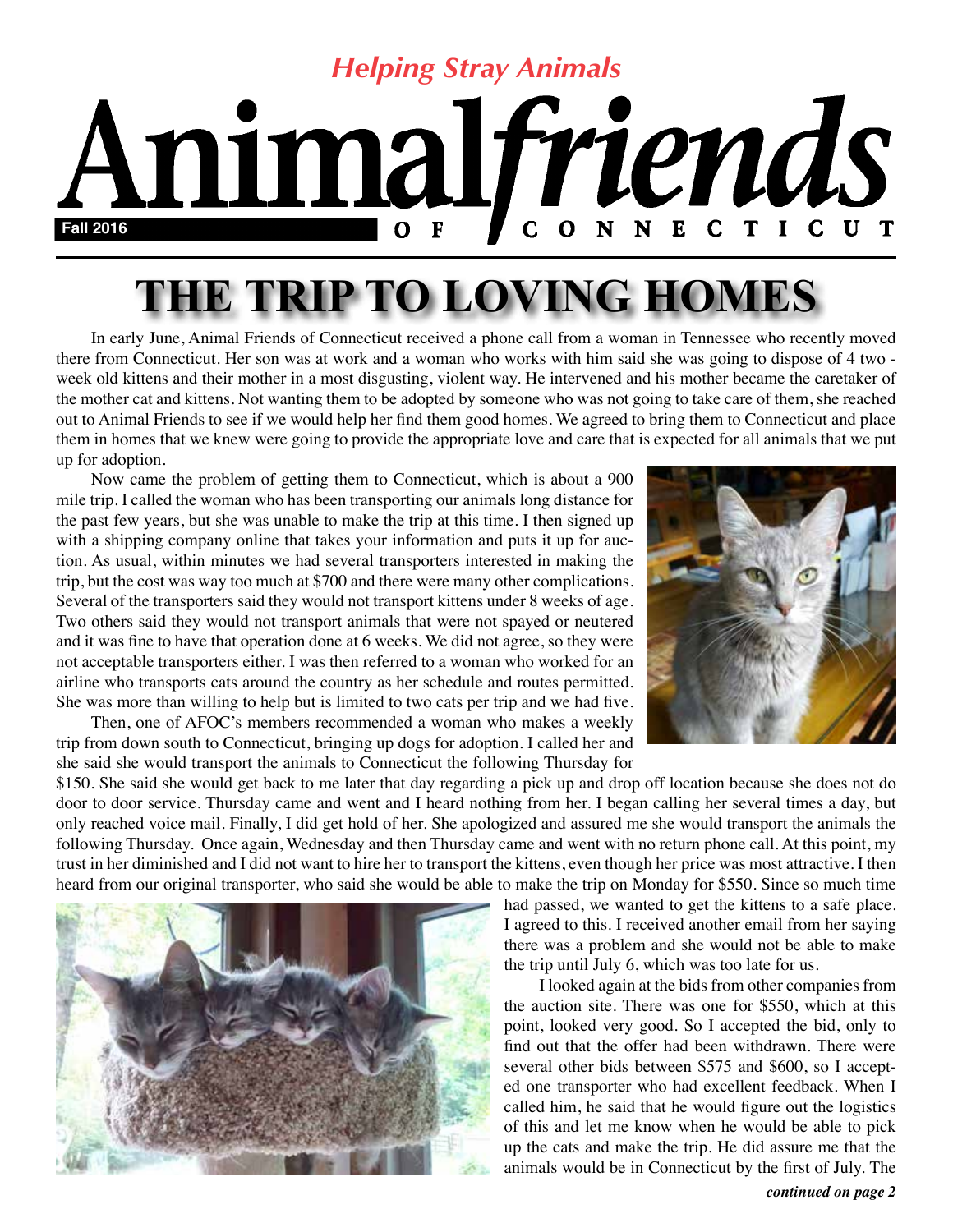

#### *UNITED WAY*

You can donate while at work by making a contribution to THE UNITED WAY. Just specify that your donation is intended for AFOC. Please use the following letters and numbers on the form: AG 0640.



#### *Sunshine Fund*

Sunshine was a dog that came to us many years ago. She was a Shepherd Husky cross and was found in a project in Hartford with one eye poked out by a stick. The owners signed the dog over to AFOC. We had her injuries treated and we found her a wonderful home. She lived to be over 14 years old. What happened to Sunshine was just the beginning of many years involved in rescuing injured and abused animals. This fund is in her memory.



#### *I-GIVE MATCHING CONTRIBUTIONS*

Register with I-Give on line. Shop on line

with major retailers and help AFOC at the same time! All consumer transactions will contain a percentage donated to AFOC.



#### *Sponsorship Program*

We have many cats that are not adoptable or hard to place. We are looking for sponsors willing to sponsor a rescue cat by helping to cover the cost of food, litter, and

basic medicine. Our goal is to sponsor every cat.

#### *ANOTHER CONVENIENT WAY OF GIFT GIVING!*

You can now use your credit card and make a donation on-line through PayPal. Just go directly to our website for further details (www.afocinc.org).



AmazonSmile is a website operated by Amazon that lets you enjoy the same wide selection of products, low prices, and convenient shopping features as on Amazon.com. The difference is that when you shop on AmazonSmile https://smile.amazon.com/ ch/06-1132973, the AmazonSmile Foundation will donate 0.5% of the purchase price to the eligible charitable organization of your choice. It does not cost anything to sign up or add to your purchase price. It is totally funded by Amazon. Remember, when you are shopping on line with Amazon, go thru AmazonSmile instead and help Animal Friends of Connecticut at the same time.

#### *The Trip to Loving Homes - continued from page 1*

days went by without them being picked up in Tennessee. Out of frustration, I texted the transporter, but did not get a reply. I then called him and he said he was trying to find animal(s) that needed to get from New England to down south to make his trip profitable. But, if he was not successful, he would make the trip anyway, since he had committed to it.

At this point, I was planning on making the trip to Tennessee myself to pick them up. I figured I could drive down in two days, spend a day or so in Tennessee to get my energy back, then make the return trip to Connecticut, which would take an additional two days. Before doing this, I once again texted the transporter. He replied that he was in Utah and that he was planning on picking them up on July 3. I decided if there were further delays after July 3, I would drive down myself.

The transporter called on June  $26<sup>th</sup>$ , at 11 p.m. to confirm the pick- up information and said a driver would be on route to Tennessee this Thursday. The driver arrived in Tennessee on Saturday, June 30<sup>th</sup>. Knowing it is a 14 hour trip, I incorrectly assumed that the cats would be arriving in CT late Saturday night. I did not receive a phone call, so at 8 a.m. on Sunday, I called the driver, who said he was in Ohio picking up a dog and he would be on route to Connecticut shortly with the 9 p.m. estimated arrival time. I called him at 5 p.m. for a location update and was told he passed Pittsburgh two hours earlier. He assured me that the arrival time was still scheduled for 9 p.m. My next phone call to him was at 9 p.m.. I was told he had passed Waterbury, CT and was on Route 8. This was all good news. He finally arrived



at 9:40 p.m. When the kittens and mother were let out of the carrier, they were very excited about being able to run around, after being in a cage for the previous 34 ½ hours.

At 6:30 a.m. on the  $4<sup>th</sup>$  of July, I took them to the Canton Emergency Veterinary Clinic to be checked out. I am very happy to report that they are healthy and are available for adoption.

*George Murtha*

#### **Judy Levy**, *Director* **Jo-Ann Regan**, *Editor*

**Animal Friends of Connecticut, Inc.** P.O. Box 370306 West Hartford, Connecticut 06137-0306 (860) 827-0381 Newsletter e-mail: **newsletter@afocinc.org**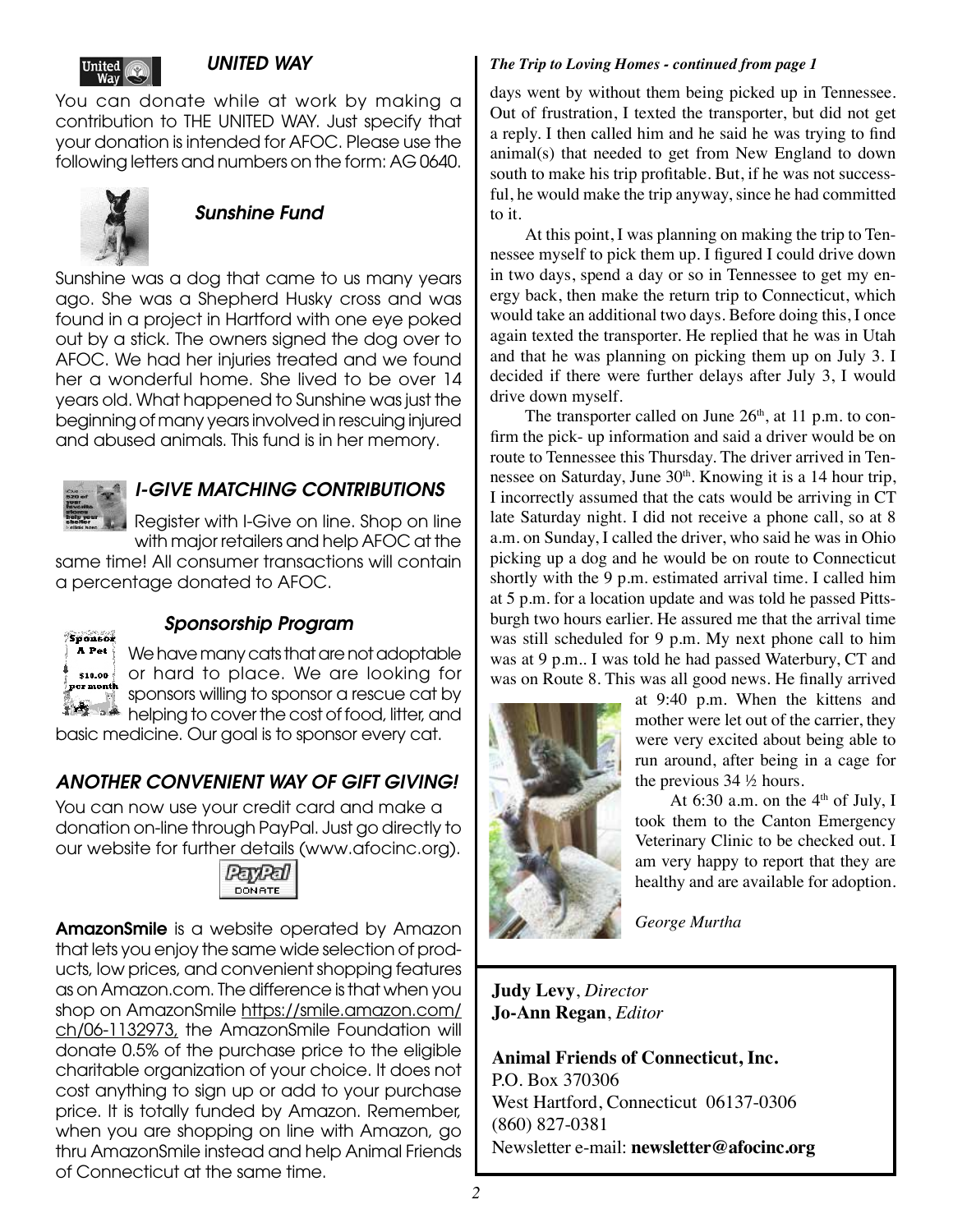# **IN LOVING MEMORY**

**Brian:** A donation was made in memory of Brian Ferguson. -Nancy McIntyr

**Ginny:** A donation was made in memory of Ginny Fahey, a beloved niece. - Marcella Fahey

**Maximus:** A donation was made in memory of Maximus.

 - Jean Blake - Eileen Awsiukiewicz

**Edward:** A donation was made in memory of Edward, a special cocker spaniel. - Janice & Raymond Koley

**Allie:** A donation was made in memory of Allie, my daughter's beautiful 20 year-old cat. -Erika Elbert

 $B$ ertha Sapolis **Gretchen:** A donation was made in memory of Gretchen, a beloved Tortie. -Bertha Sapolis

# **TAG SALE NEWS**

Thank you to everyone who donated items to the AFOC tag sale, which took place the first weekend in June. I am glad to announce AFOC made about \$4200 from the sale. We are especially grateful to First Church of Christ in Simsbury, who donated to us from their tag sale and to the Boy Scouts who delivered all of the items. Thank you to Paines, Inc, for the deeply discounted dumpster, to the Pickin' Patch for being such understanding neighbors during the sale and to the following volunteers, who spent hours and often days, working to set up, sell and clean up during the tag sale period: Julie Blackmore and her fiancee, Keith, Lauren Allison Fisher, Ed Paquette, Jerry Hikel, George Murtha, Rise Cappadone, Karen Wendhiser, Willa Nemetz, Carmelo Aresco, Eileen Perry, Sandra Pouliot, Pat Hirschy, Ruth Woodford, Donna Neary, Barbara Korzendorfer, Nicole Delong, Marianne Heymann, Bobbie and Bruce Sullivan, Evelyn Cameron, and Dana Wichmann.

# **SPECIAL THANKS**

For the past several years, Maureen Wilkinson has willingly agreed to paint the AFOC Christmas card. Maureen is an oil and watercolor artist who lives in Guilford, CT. She is a member of The CT Watercolor Society and many other artist organizations. Because Maureen has a love of animals, she is happy to promote our program. You can reach her at maureenwilkinson24@comcast.net.



# **VOLUNTEERS NEEDED**

Animal Friends of Connecticut needs volunteers with specific skills or who would like to help at the shelter. If you are interested in volunteer opportunities, please contact Judy at 860-827-0381.

*We would be happy to accept a donation of a car, van, truck, RV or boat in any condition, running or not. They are a charitable tax deduction and help us continue our daily work.*

# *Support our fund raisers!*

*Anneliis Koiv*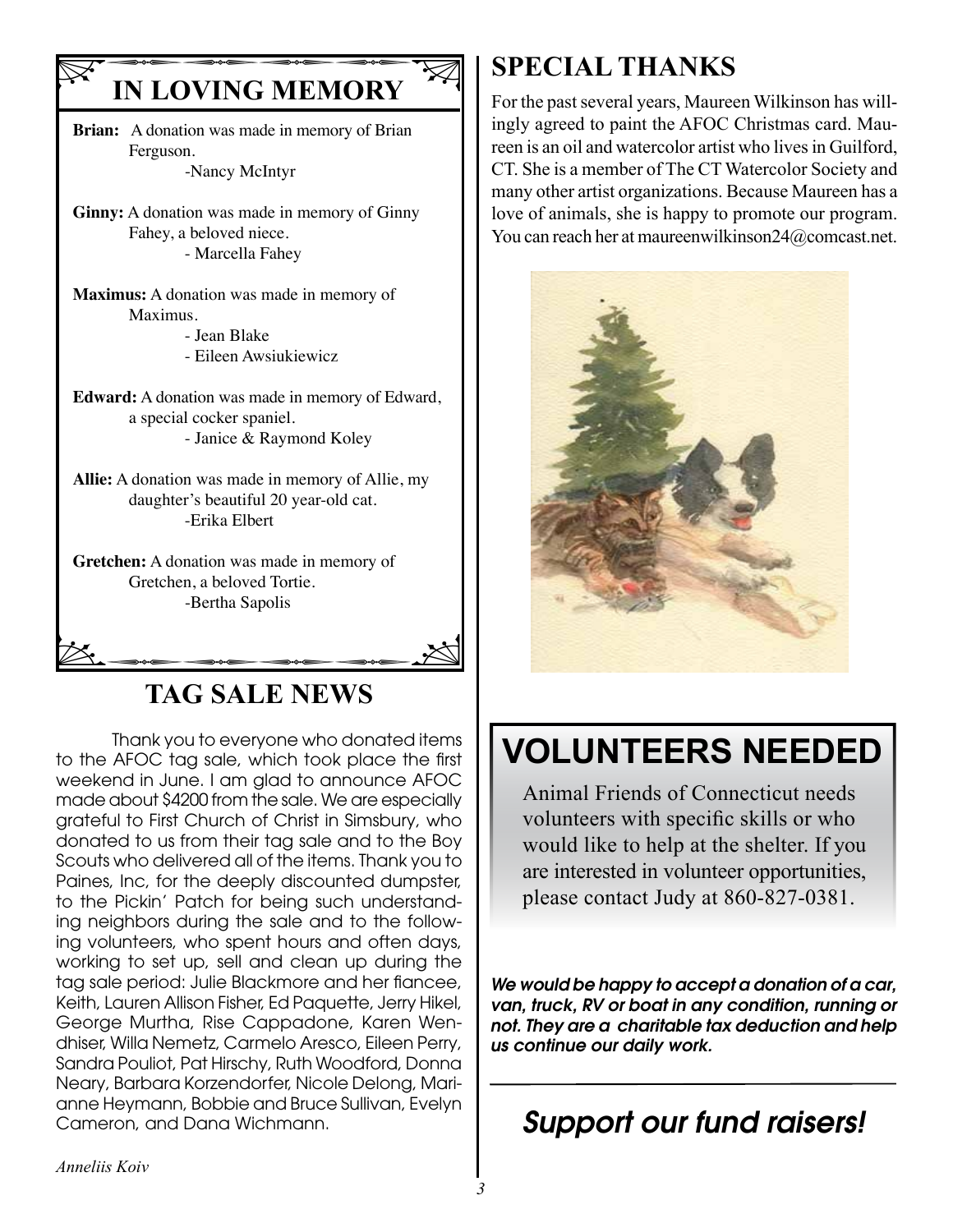

# **Veterinary Chiropractic; both an established and emerging therapy**

By: Dr. Jacoba Nassar, D.V.M Roaring Brook Veterinary Hospital

Veterinary chiropractic is a field of animal health care that focuses on the health of the neuro-musculoskeletal system. Progressively, more people recognize that loving and caring for their pets extends beyond providing food and shelter. Quality pet healthcare is no longer limited to simply vaccinations & sterilization surgery. With the emerging field of veterinary chiropractic, people are appreciating new ways for their pets to achieve and maintain optimal health.

The premise of chiropractic is simplified as optimizing the body to be able to heal itself. Nerves are responsible for controlling everything that happens in your pet, so anything adversely affecting the nervous system will have detrimental effects on their entire body. The brain (protected by the skull) and the spinal cord (protected by the spine) are the command centers of the nervous system. The spine is a complex framework of bones (vertebra), ligaments, muscles and nerves. If the movement and biomechanics of the vertebra are compromised, the nerves branching off the spinal cord are negatively affected; thus affecting the muscles and organs they are responsible for. As this occurs, your animal can lose normal mobility, resulting in stiffness, tension, pain and even organ dysfunction.

The nervous system is also responsible for coordinating the body's ability to heal itself. Trauma, overuse, and underuse may cause the vertebra of the spine to become restricted or fixed, with surrounding muscles and ligaments becoming inflamed. Nerves are trapped in these damaged tissues, and their signals are unable to adequately reach their destinations. When this happens, these impaired structures lose their ability to heal. Symptoms of spinal fixation are variable, but some of the most apparent signs include pain, spasm, sensitivity to touch, and lameness.

Veterinary chiropractic offers non-surgical, drugfree options for correcting bone, disc, and soft-tissue disorders related to improper spinal configuration and movement. The goal of a veterinary chiropractor is to restore function and mobility to compromised vertebra with the goal to restore optimal neurologic transmissions. This allows the body to perform at its optimum potential. Veterinary chiropractic is not meant to replace traditional veterinary care; nor is it an alternative treatment modality. It is best considered as a modern, comprehensive and integrative therapy to be used in conjunction with traditional care. Whether the goal is to enhance performance, address an injury or illness, or simply for preventative care, veterinary chiropractic can make a positive difference in your pet's life.

*Note: Dr. Nassar received her DVM degree first, then pursued a 226 hour post-graduate course at the only nationally accredited school for such; the Healing Oasis Wellness Center in Wisconsin.*

## **AFOC's ANNUAL BAKE SALE Saturday October 15, 2016**

The annual AFOC bake sale will be held Saturday, October  $15<sup>th</sup>$  from 9 until around 2 o'clock at the Simsbury Stop N Shop on Bushy Hill Road. We are usually situated at the north entrance. Last year, despite some very cold and windy weather, sales and donations topped \$1000 for the first time. With your help, we can have another successful sale.

If you can bake one or more items or know of another baker who would be willing to help, contact me, Ruth Woodford, at 860-676-0544, or by email at ruthw144@sbcglobal. net. Get out your favorite recipes for cookies, brownies, coffee cake or whatever your specialty is. Not sure what to make? We have found that cookies and brownies wrapped in small quantities are popular. Quick breads and small coffee cakes also sell well. Candy or fudge, which doesn't require refrigeration, are other items that we can easily include in the sales table.

If you don't bake, but would like to help for a couple hours at the sales table, contact me. Set up is at 9 o'clock and we usually wrap things up by 1 or 2 o'clock, depending on when we get low on goods to sell.

If you can donate some baked goods, the items should be wrapped and labeled in a manner that makes them easy to transport and display. Please label the items you donate. You may know you've made ginger cookies, but unless you label them, we may not know that's what they are. **Due to allergy concerns please indicate if the item contains nuts or nut butter.**

Items suitable for diabetics would be a great addition to the sales table. Last year we had some gluten free items but, unfortunately, they did not sell well. My guess is people with celiac disease were reluctant to buy.

Sale items can be dropped off up until 10 a.m. on the morning of the sale. If you are unable to deliver your donation that morning, pick up can be arranged on the Thursday or Friday before the sale. I look forward to hearing from you at ruthw144@sbcglobal.net or 860-676-0544.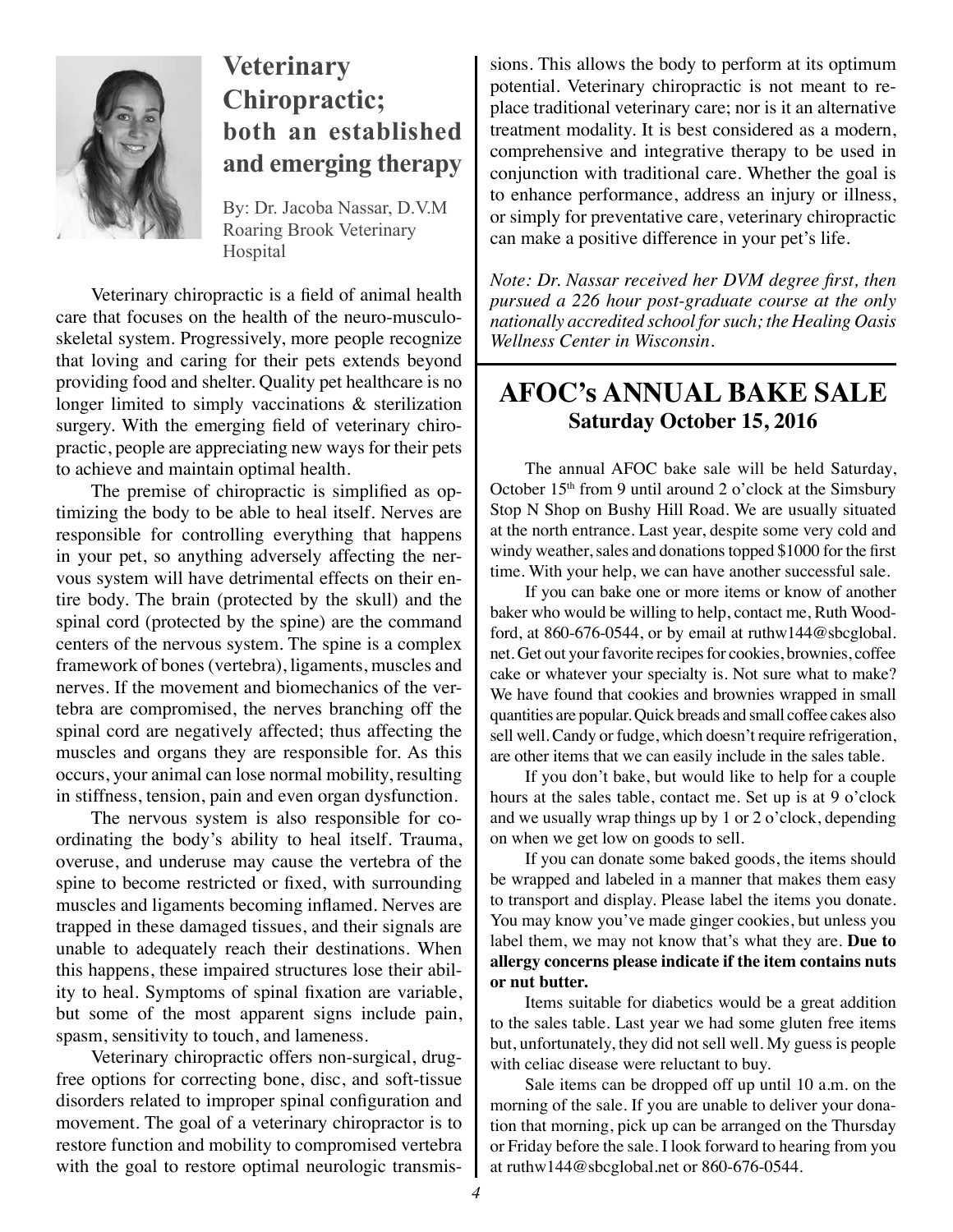# TO OUR READERS:

**THE FOLLOWING PAGE IS A POSTER OF CATS CURRENTLY AVAILABLE FOR ADOPTION FROM OUR SHELTER. PLEASE CONSIDER PRINTING IT OUT AND PUTTING IT UP IN YOUR GROCERY STORE, CHURCH, COMMUNITY BULLETIN BOARD, ETC.**

**YOUR SUPPORT IS GREATLY APPRECIATED!**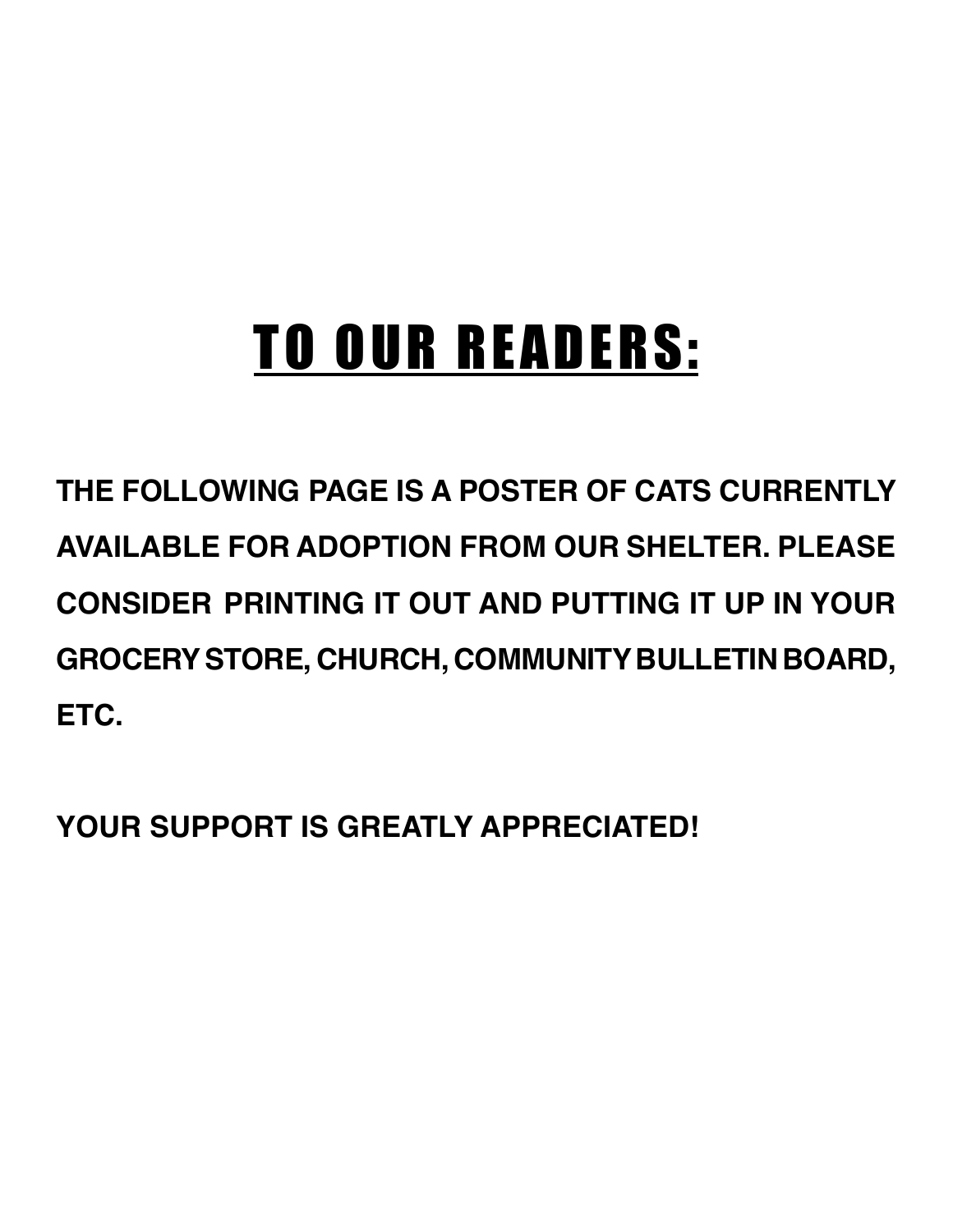

**HERE ARE JUST A FEW OF THE ANIMALS AVAILABLE AT OUR SHELTER. WE CAN ALSO USE VOLUNTEERS AND DONATIONS OF ALL KINDS. PLEASE CALL US AT (860) 827-0381 FOR MORE INFORMATION.**

*We are a non-profit, no-kill, volunteer organization dedicated to saving abused, injured, or handicapped dogs and cats from further mistreatment or premature death. We provide food, shelter and medical care to each animal until we find a home that meets our strict guidelines for providing the care and love each animal deserves.*



Mr. Puffer





Porkchop **Community Community Community Community Community Community Community Community Community Community Community Community Community Community Community Community Community Communit** 





Minou



Hamlet



Frankie Calliope



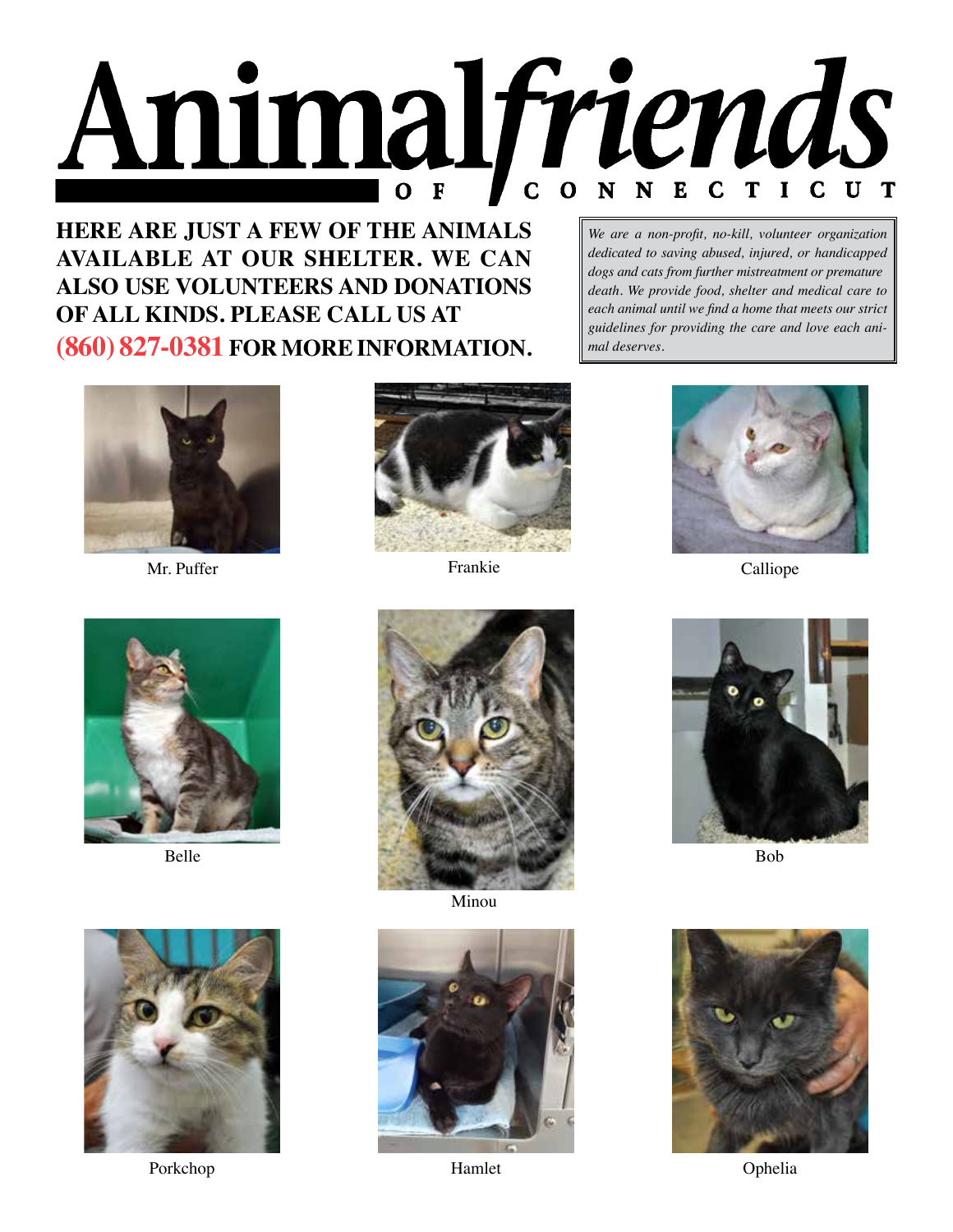#### **Fiona, Lulu and Zuzu**

In the fall of 2015, Betsy and Gary Berman adopted a mother and her two kittens from Animal Friends of Connecticut.

#### **Betsy's story**

In October of 2014, Gary and I said our final good-byes to our most beloved cat, Sam, who had battled cancer for almost two years. Gary had worked tirelessly, feeding him every three to four hours around the clock for much of that time and coordinating his care with our neighbor, Emily. The passing of this loving cat, so full of life and mischief, left a gaping hole in our lives. Our house settled into a subdued, somewhat solemn atmosphere with our remaining two boys, Bert and Ralph, leading quiet, belly-scratching, nap-filled days. It took us nearly a full year to shake off the blues and decide to bring new life and excitement back into our home. The antidote? Why, kittens of course.

Gary and I have been supporters of Animal Friends of Ct for decades, so we were happy to hear that Judy had two litters of kittens available. The first litter was central casting cute, but did not touch our hearts. Then the amber-eyed, longhaired Princess Fiona and her two six week old kittens made their appearance. When kitten names immediately sprung to mind, I knew our family had increased by three.

The glass door to my home office separated the girls from Ralph, ever the schmoozer, who was ready to make friends immediately and Bert, who gave me a mournful look, hid under the bed for two days. The girls spent several days acclimating, with Fiona wedged under the radiator and the kittens firmly attached to her belly, nursing. As their comfort level grew, we cracked open the door and let them make short explorations into the adjoining living room, monitoring them closely. Princess kept a close eye on Lulu and Zuzu as well. As their co-ordination grew, so did their sense of adventure. In seemingly no time, they had the run of the house, discovering the excitement of two floors of rooms and all the new objects they contained. Our days of living in a quiet home were over!





*Fiona*

#### **Gary's story**

Being retired, I was home most days and became a keen observer of the growing confidence and antics of the kittens. In no time, they girls fell in love with Ralph, cuddling with him and head-butting him so he would groom them with raspy licks on their heads. They soon identified the sound of cat food tins being opened and would come tearing down the stairs to fill their tiny bellies. I delighted in seeing them discover where the sunbeams hit the rugs as the sun moved across the sky and watch them move around the house to lie in them. They rejoiced in their first introduction to catnip, rolling uncontrollably in the seeds sprinkled on the kitchen floor by Betsy. And of course, they inevitably discovered the luxury of warm laundry from the dryer dumped on the kitchen table for folding, burrowing into it on a cold winter's day and falling asleep.

As generally happens with cats, I ceded control along the way. Breakfast, formerly at six a.m., kept getting earlier on a daily basis. Zuzu has taken it upon herself to be the morning herald. Somewhere around 3:30 a.m. she wanders into the bedroom and begins her wake-up routine. Her most effective method is to jump into the plastic bucket of recycled paper and thrash around making noise that could rouse the dead. I turn on the bedside lamp and see this little black and white head emerge over the top of the pail with an expression that seems to say "I can keep this up all morning." I reluctantly head downstairs, where the other four are already waiting.

The "Destructo Twins", as the kittens have been dubbed, get into everything. They stand on the side of the tub, between the outer and inner curtains while we shower. They race up the living room drapes, coming to rest on the curtain rod near the ceiling. If there is a crack in the wall plaster, they widen it. The dining room table cloth inevitably ends up in a heap on the floor. And anything dropped on the floor – a grape, a pencil, a coin – ends up as the puck in a game of cat hockey.

But the kittens' greatest pleasure, it seems, and their greatest talent, is unraveling rolls of toilet paper. Due to my carelessness and their opportunism, they have unrolled over a dozen, mostly full rolls, to Betsy's constant consternation. Coming up the stairs to the second floor, it is not an uncommon sight to be greeted by dozens of feet of two-ply cascading down the hallway.

*Lulu and Zuzu* **Having kittens can also be traumatic.** I recently started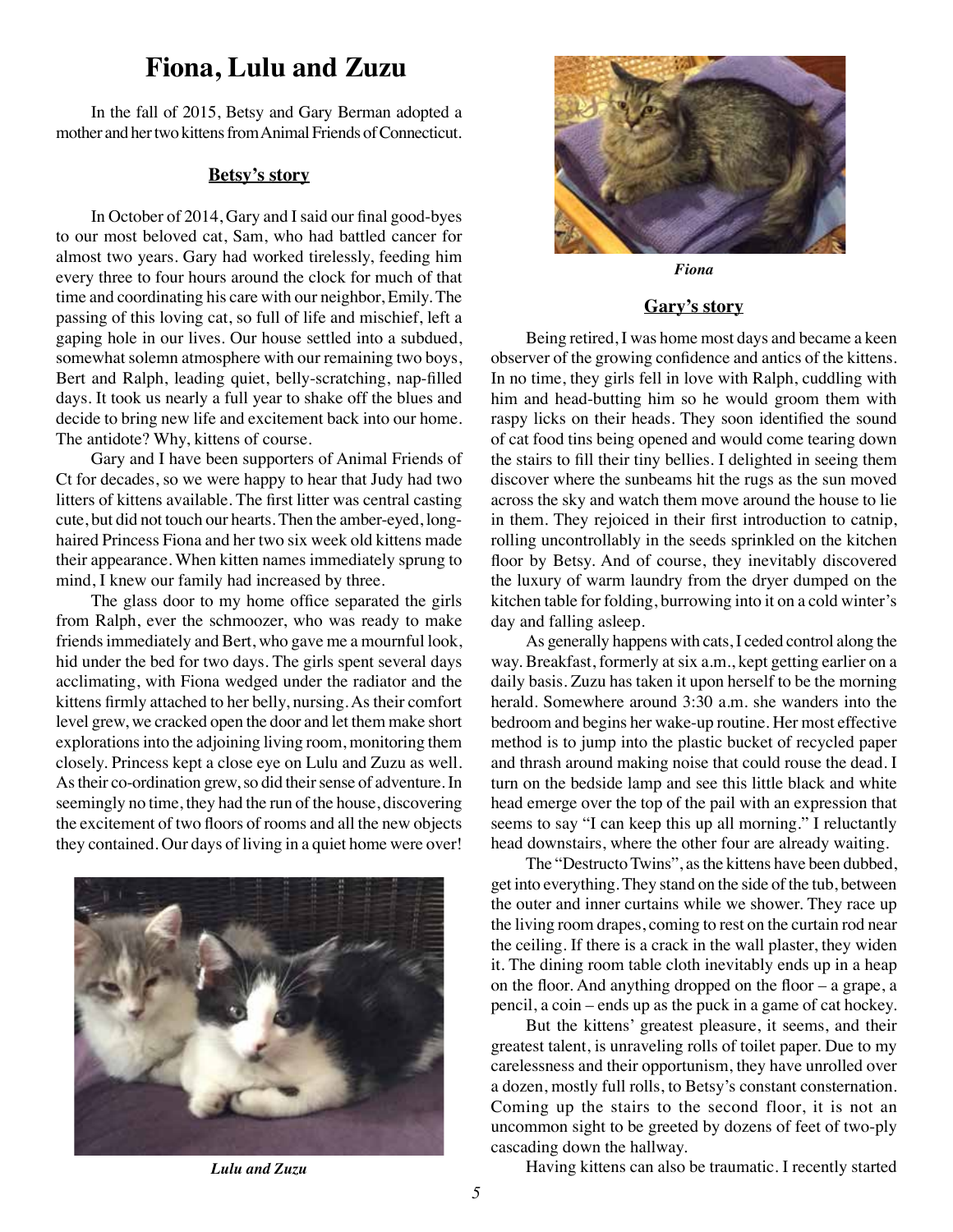feeding one afternoon and only four of the cats showed up. For nearly an hour, I searched high and low for Lulu, panicking because she never misses a meal. When I did locate her, my relief was followed by tears of laughter. She had climbed under our bed, torn a hole in the fabric covering the bottom of the box spring and climbed inside, using it as a cat hammock. When I looked under the bed, there was the outline of a tiny cat rump, swaying gently back and forth inches above the carpet.

Adding Princess, Lulu and Zuzu has certainly had the desired effect of bringing new life and excitement into our home. Rest assured that this threesome will never know a harsh word, never lack for healthy food or the best medical care and will have a loving home forever. My one regret is that my old buddy, Sammy, is not around to get to make their acquaintance. He would certainly love The Girls.

I hope Judy and all the volunteers at Animal Friends take time to appreciate how important their work is in caring for and finding loving homes for the hundreds of animals they have placed. They have brought unimaginable joy to so many homes like our own.

*Betsy and Gary Berman*

# **JUMBO, THE KITTY**

It was just a week ago today that I brought my new cat home. He had been featured in the Hartford Courant as up for adoption. I had been looking for an Orange adult cat for about a month as my previous cat, Snugs, had recently died of old age. I called to check on the cat for adoption and I spoke to a woman who told me a little about the cat. She said someone would call me the next day. I heard from George and agreed to meet at Avon Veterinary Clinic that afternoon. I was thrilled and very comfortable in knowing that the cat was at Avon Veterinary Clinic because, at one time, I lived in Avon and had used Avon Veterinary Clinic for all of my dogs and cats for many years.

When I went to meet the cat, he was shy at first, but I was able to pet him and he really liked that. I decided to adopt him and I took him home that day. He was a little scared that first night since it was a new home and he found a good hiding place for the night. I was able to find him in the morning and coax him out to get petted. I took him downstairs to show him where his food dish was and he immediately started to eat his breakfast. Since that day, he has adapted himself to the house very well. He sleeps on the bed with me most of the night and he adores getting brushed, which I try to do every night. He has turned out to be a really nice cat. He was quite a heavy kitty, weighing in at 17 1//2 lbs. We finally decided to call him Jumbo, although he seems to like Kitty. I was very happy to give this nice kitty a good home.

Thank you so much.

## *A TALE OF SIR MONTY AND SIR NILES*



Monty and Niles were rescued by Animal Friends at different times. Monty came to Animal Friends in October, 2015 and Niles came on New Year's Eve, 2015. They bonded at the shelter and have formed a remarkable, beautiful friendship. It was important to the staff at Animal Friends that Monty and Niles stay together and we are grateful for that decision. It's now a foursome.....Monty and Niles, (boy cats), and Bob and Lainy, (human couple), are getting to know each other and are enjoying every moment of this new, fun bond between animals and people.

Niles, at first, hid behind the toilet bowl and was a little timid. Monty, on the other hand, was pretty mellow and loved being petted, picked up, and held. Now, as soon as you sit down, Niles jumps onto your lap, no matter where you are sitting. He reaches out with his paw to touch you and will slouch in your lap, in some of the most gravity defying poses. He loves to eat and is an omnivore: escarole, spinach, string beans, corn on the cob, and he's crazy about baked sweet potato. He also loves his dry food with small bites of cooked chicken.

Monty, a true gentleman, sits by regally, just watching Niles and graciously waits his turn for chicken bites and dry food. He's not especially fond of veggies. When done, he stretches out on his back, all four paws raised toward the sky with his belly hanging over. It's not aparticularly gentlemanly pose, but sooo cute.

They both love the game of running and chasing each other through the rooms and pouncing on each other. They then quickly grab each other's heads and start licking each other. The licks quickly switch to love bites under the chin, and maybe a wee bite on the head. This is followed by some rights and lefts from the paws. Then they run off and start all over again. There's also the big leap through the air in hopes of landing on each other.

We can't thank Animal Friends enough for taking such good care of Monty and Niles and getting them off to a great start. You are a wonderful group. Keep up the good work.

With Best Regards, *Lainy and Bob*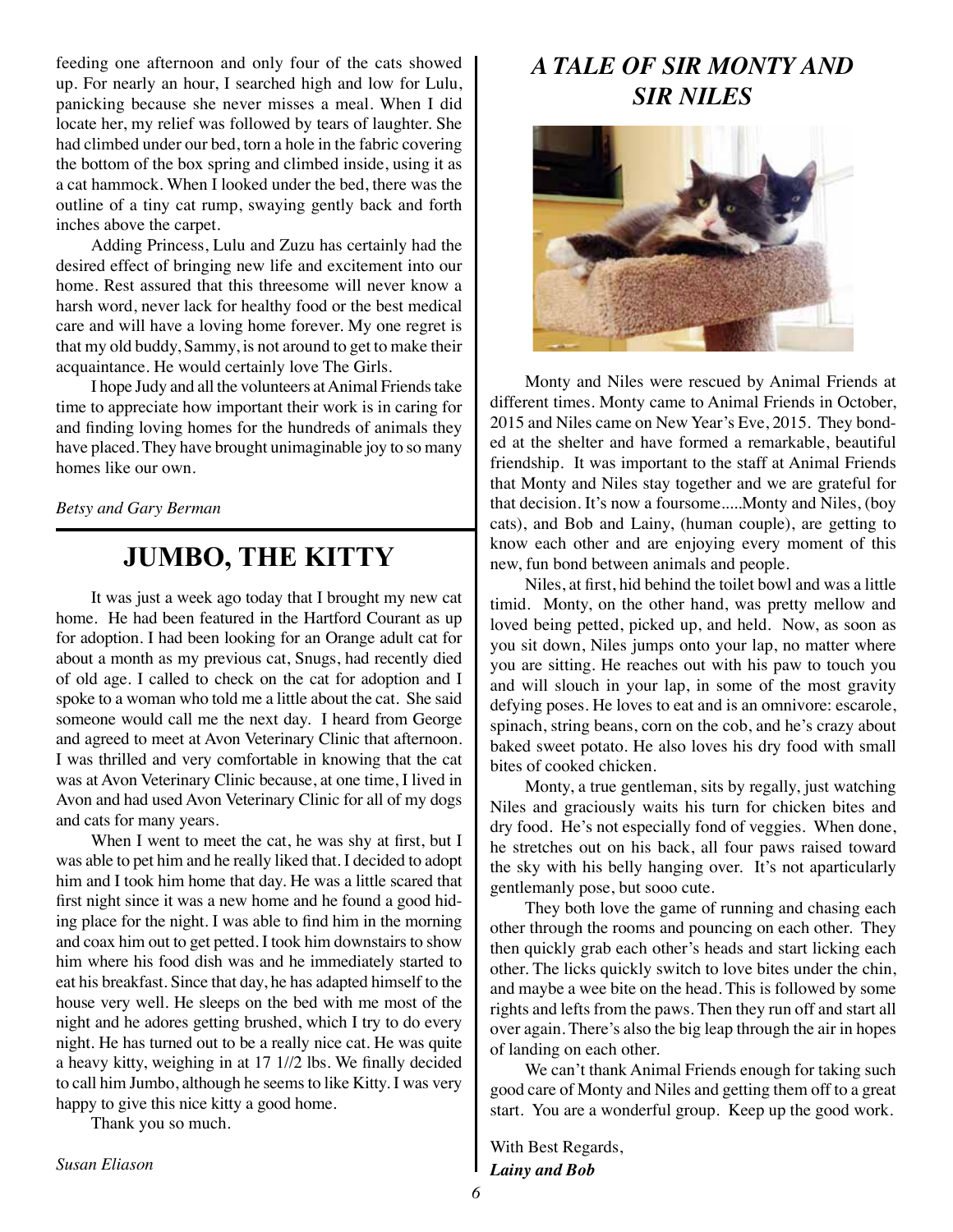## **MY LIFE WITH JACK**

I received an email from Pet Finders in June of 2012, with a picture of a dog named Brownie who was available for adoption. I forwarded the email to my friend, who suggested that I check it out because three months earlier, I had to euthanize my Silky Terrier, Cody, due to cancer. It was devastating to say the least. I missed him so much and when I got that email of Brownie, I melted. I contacted Animal Friends of Connecticut to set up an appointment to see Brownie.

 On July 7, 2012, a sunny Saturday morning, I drove to Avon, Connecticut with my friend and called Judy Levy, to let her know I was on my way. I did not know what to expect, but when Brownie came into the room he was very excited and stuck to Judy like glue. I had already prequalified to adopt because I had fostered a terrier through another rescue. This enabled me to be able to take Brownie home that day. I signed the papers, paid my adoption fee and was advised by Judy that I had 30 days to change my mind. My thought was, who would keep a dog for 30 days then return him. How cruel to the animal! Anyway, we went on our way. Brownie laid in the back of the car with his front paws crossed, looking very princely. He was so quiet, I had to keep looking at the back seat to see if he was still there. It was hilarious! When we arrived home, I immediately called my family and my significant other. My grandchildren and I all decided that we would change his name to Jack. Jack immediately fell in love with his new family and we all fell in love with him.

 He is the perfect companion. He is entertaining, funny and all those wonderful things you would want in a pet. My significant other, Gabriel, is a Vietnam Vet who suffers from PTSD and Jack is just so loving with him. Jack knows when Gabe needs attention. When Gabe had recent surgery and returned home, Jack would not leave his side. I'm sure that if Jack had formal training to be a service dog,



he would pass with flying colors. It's been 4 years since Jack came into our life, he is so wonderful and loving. I truly believe that rescued pets know when someone chooses them to give them their "forever home." I cannot imagine my life without Jack. I highly recommend that if anyone is looking for a pet, rescue the pets that are in shelters.

There are so many that need a loving home.

*Lillian Kaminsky*

# **OUR MIRACLE DOG, SUNNY**

Two weeks ago we adopted Sunny. Our dog is a precious gift who gives us joy and unconditional love. He follows us everywhere around the house. He is incredible; house broken, energetic, yet peaceful at times, snuggling with all of us. I can't believe how well-mannered Sunny is, as a young adult dog. We found Animal Friends of Connecticut to be a great support to us while adjusting to having Sunny as a member in our family. He has been a comfort to our daughter, who has had issues with anxiety, by snuggling with her and getting pats. Sunny is great therapy dog, along with being friendly to other animals. We can't imagine our lives without this miracle dog. We would highly recommend AFOC to anyone.

Best Regards, *The Millers*



## **To Our Facebook Readers**

We are asking all of our members to "friend" Animal Friends of Connecticut on Facebook. When our pets are available for adoption and posted on our website, please SHARE the photos and information with your Facebook friends. With your help, we can find good homes for the many animals in our care.